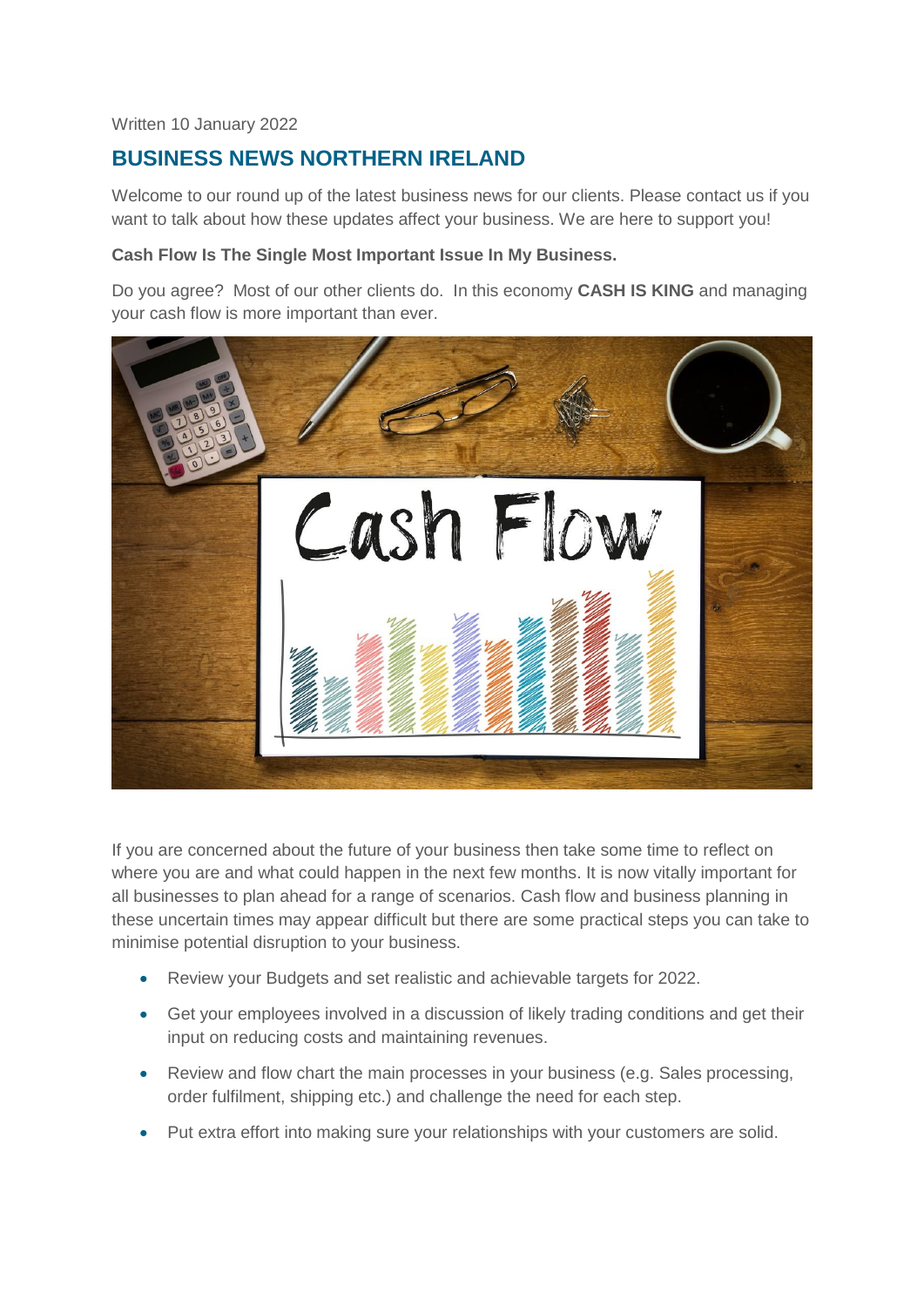- Review your list of products and services and eliminate those that are unprofitable or not core products/services.
- Pull everyone together and explain the business strategy and get their buy-in.

We specialise in helping our clients manage their cash flow. We do this by preparing and updating detailed cash flow forecasts, using the latest and most powerful software. We can also help you negotiate or renegotiate overdraft facilities and find specific funding to help you grow!

Please talk to us about cash flow planning for the next few months, we can help with a template so you can do this yourself or work together to produce estimates for a variety of scenarios.

# **HMRC gives Self-Assessment taxpayers more time to ease COVID-19 pressures**

Late filing and late payment penalties are to be waived for one month for Self-Assessment taxpayers.

HM Revenue and Customs (HMRC) is waiving late filing and late payment penalties for Self-Assessment taxpayers for one month – giving them extra time, if they need it, to complete their 2020 to 2021 tax return and pay any tax due.

HMRC is encouraging taxpayers to file and pay on time if they can, as the department reveals that, of the 12.2 million taxpayers who need to submit their tax return by 31 January 2022, almost 6.5 million have already done so.

HMRC recognises the pressure faced this year by Self-Assessment taxpayers and their agents. COVID-19 is affecting the capacity of some agents and taxpayers to meet their obligations in time for the 31 January deadline. The penalty waivers give taxpayers who need it more time to complete and file their return online and pay the tax due without worrying about receiving a penalty.

The deadline to file and pay remains 31 January 2022. The penalty waivers will mean that:

- anyone who cannot file their return by the 31 January deadline will not receive a late filing penalty if they file online by 28 February
- anyone who cannot pay their Self-Assessment tax by the 31 January deadline will not receive a late payment penalty if they pay their tax in full, or set up a Time to Pay arrangement, by 1 April

Interest will be payable from 1 February, as usual, so it is still better to pay on time if possible.

See: [HMRC gives Self Assessment taxpayers more time to ease COVID-19 pressures -](https://www.gov.uk/government/news/hmrc-gives-self-assessment-taxpayers-more-time-to-ease-covid-19-pressures) [GOV.UK \(www.gov.uk\)](https://www.gov.uk/government/news/hmrc-gives-self-assessment-taxpayers-more-time-to-ease-covid-19-pressures)

If you cannot afford to pay your latest bill then you can set up a time to pay payment plan to spread the cost of your latest Self-Assessment bill if all the following apply: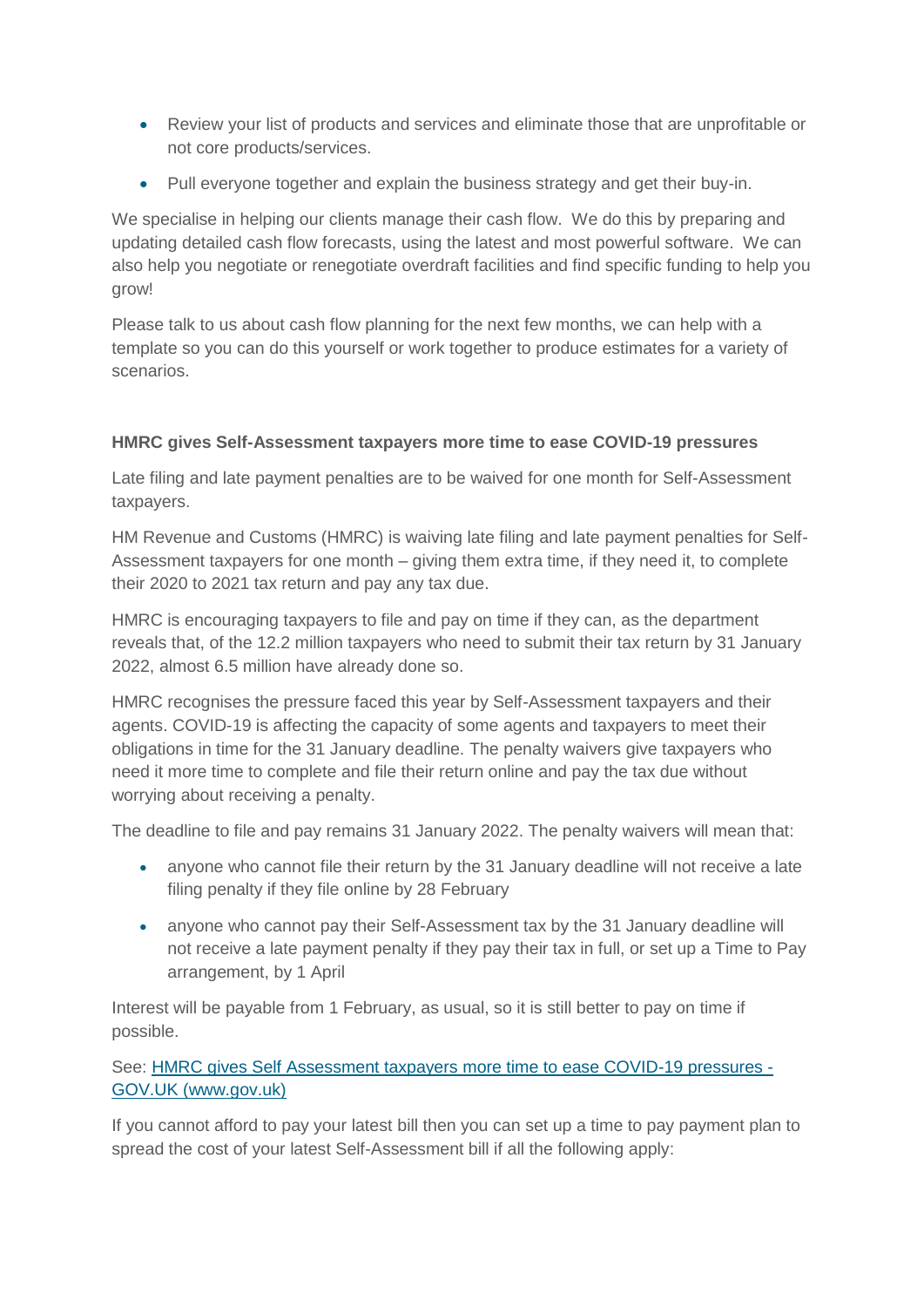- you owe £30,000 or less
- you do not have any other payment plans or debts with HMRC
- your tax returns are up to date
- it's less than 60 days after the payment deadline

You can choose how much to pay straight away and how much you want to pay each month. You will have to pay interest.

See: [Pay your Self Assessment tax bill -](https://www.gov.uk/pay-self-assessment-tax-bill) GOV.UK (www.gov.uk)

## **Self-certification period temporarily extended**

The UK Government has announced that employees in the UK can self-certify sickness absence for 28 days instead of seven. The change came into force on 17 December 2021 and applies to absences beginning on or after 10 December 2021, up to and including absences, which begin on or before 26 January 2022.

See: [Statutory Sick Pay: employee fitness to work -](https://www.gov.uk/guidance/statutory-sick-pay-employee-fitness-to-work) GOV.UK (www.gov.uk)

## **National Living Wage and National Minimum Wage rates for 2022**

The UK Government have announced the rise in the National Minimum Wage and National Living Wage from April 2022.

In full, the increases are:

- National Living Wage (23+) to increase from £8.91 to £9.50
- National Minimum Wage (21-22) to increase from £8.36 to £9.18
- National Minimum Wage (18-20) to increase £6.56 to £6.83
- National Minimum Wage (16-17) to increase £4.62 to £4.81
- Apprenticeship Wage to increase from £4.30 to £4.81

See: [UK government announces pay rise for millions of people -](https://www.gov.uk/government/news/uk-government-announces-pay-rise-for-millions-of-people) GOV.UK (www.gov.uk)

#### **Seasonal Workers visas extended until end of 2024**

The Home Office and DEFRA have announced the Seasonal Worker visa route will be extended until the end of 2024, which allows foreign workers to come to the UK for up to six months to work in the horticulture sector.

There will be 30,000 visas available in 2022, but this will be kept under review with the potential to increase by 10,000 if necessary.

The number of visas will begin to taper down from 2023.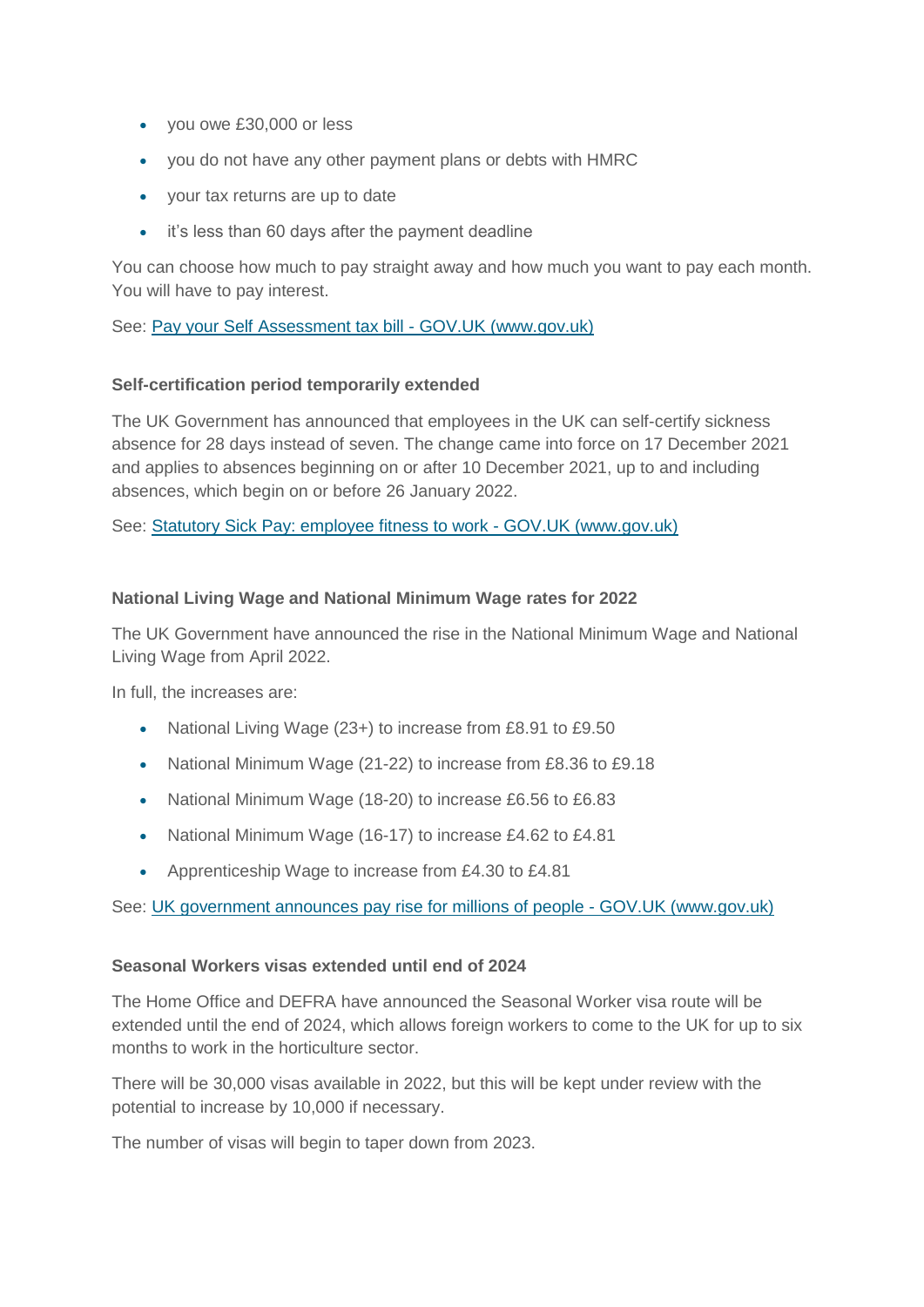See: [Industry given certainty around seasonal workers but told to focus on domestic](https://www.gov.uk/government/news/industry-given-certainty-around-seasonal-workers-but-told-to-focus-on-domestic-workforce)  workforce - [GOV.UK \(www.gov.uk\)](https://www.gov.uk/government/news/industry-given-certainty-around-seasonal-workers-but-told-to-focus-on-domestic-workforce)

# **UK Seafood Innovation Fund third call open**

The Seafood Innovation Fund (SIF) is now accepting third call applications. The SIF programme focuses on delivering longer term, cutting-edge innovation across the seafood sector, and helping to take innovative ideas from early-stage research to commercial viability.

The programme includes:

- primary producers
- onshore supply chains
- marine and diadromous fisheries
- marine and land-based aquaculture

The programme excludes:

- freshwater fishing
- recreational fishing

This call is open for feasibility studies only. The maximum funding available is £50,000 for projects with a duration of up to five months. Successful third call feasibility studies will be eligible to apply for larger R&D funding following completion of their projects.

Third call applications will be accepted until the extended deadline of midday on 14 January 2022.

See: Home - [Seafood Innovation Fund](https://www.seafoodinnovation.fund/)

#### **Heat Pump Ready Programme**

The Heat Pump Ready Programme, part of the Department for Business, Energy & Industrial Strategy (BEIS) £1 billion Net Zero Innovation Portfolio, has opened it first two streams to applications.

As a key solution for decarbonising homes, heat pumps will be critical for meeting the UK's legally binding commitment to achieve net zero by 2050. Heat Pump Ready will support the development of innovative solutions across the heat pump sector.

The Heat Pump Ready Programme is split into three separate delivery streams:

- Stream 1 solutions for high-density heat pump deployment. Up to £30 million of Small Business Research Initiative funding from spring 2022. See: Heat Pump Ready [Programme: apply for Stream 1 opportunities -](https://www.gov.uk/government/publications/heat-pump-ready-programme-apply-for-stream-1-opportunities) GOV.UK (www.gov.uk)
- Stream 2 developing tools and technology. Up to £25 million of grant funding for projects to overcome barriers to heat pump deployment, beginning spring 2022. See: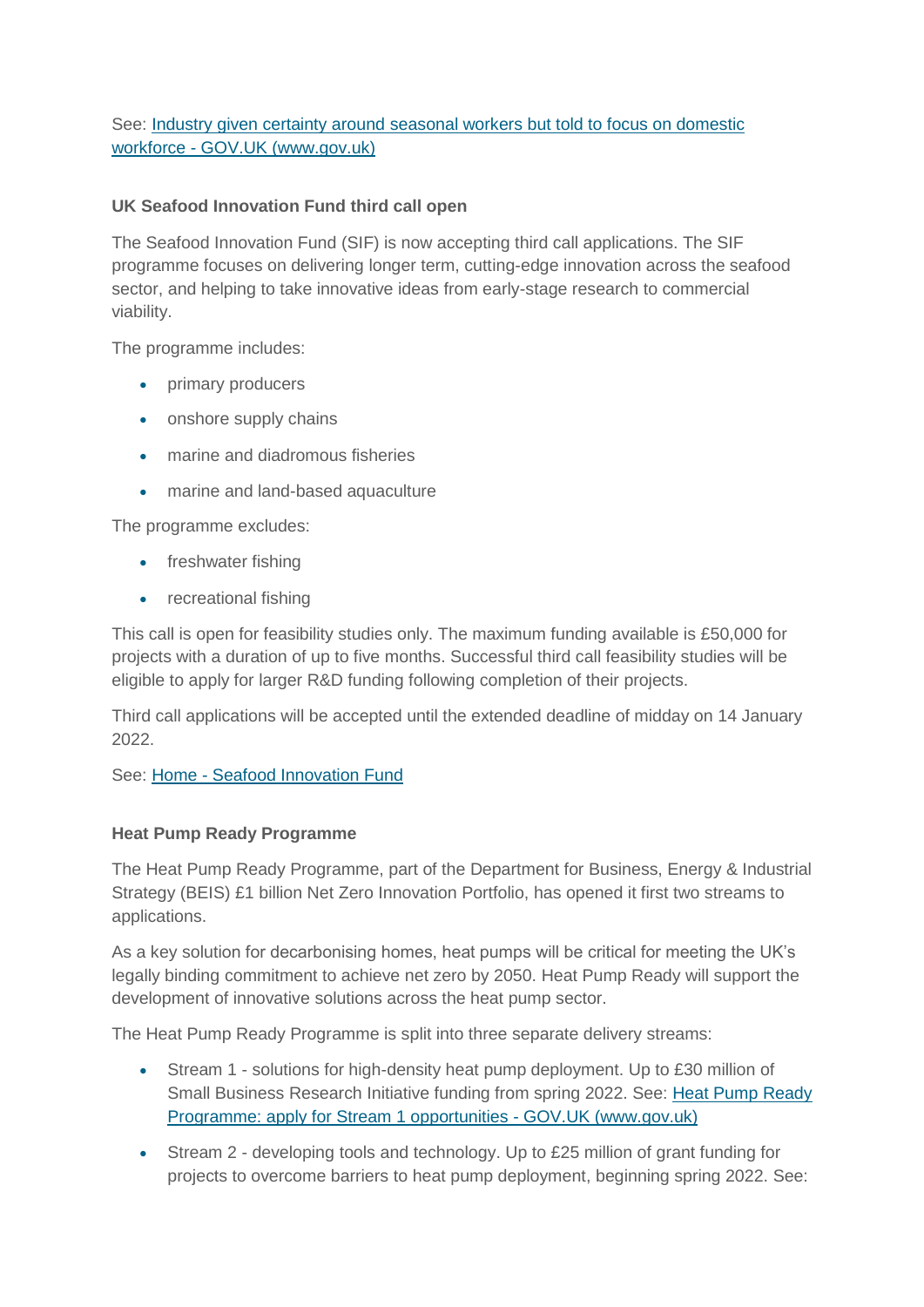[Heat Pump Ready Programme: apply for Stream 2 opportunities -](https://www.gov.uk/government/publications/heat-pump-ready-programme-apply-for-stream-2-opportunities) GOV.UK [\(www.gov.uk\)](https://www.gov.uk/government/publications/heat-pump-ready-programme-apply-for-stream-2-opportunities)

 Stream 3 - trial support and learning. Up to £5 million contract from spring 2022 - Stream 3 is not yet open to applications.

#### **Defence Innovations Loan applications**

The Defence and Security Accelerator (DASA) launched Defence Innovation Loans in 2021 to offer small and medium-sized businesses affordable funds to help commercialise their innovations. The scheme was run in cycles; the last of these closed on 5 January 2022.

After internal review, DASA has decided to tweak the format of the scheme to keep Defence Innovation Loans continuously open for proposals.

The changes mean innovators can now apply for Defence Innovation Loans at any time and can expect an initial outcome response within seven weeks rather than having to wait until the end of a cycle to receive feedback.

This new format is a pilot that will be reviewed and will end on 16 March 2022. Depending on the outcome of the pilot, DASA might change the scheme format again, e.g. return to cyclebased assessment periods.

The levels of available funding have not changed. You can apply for a loan between £250,000 and £1.6 million with a below market interest rate of 7.4 per cent per annum. This loan can cover up to 100 per cent of eligible project costs to aid the commercialisation of the solution and the overall term of the loan must not exceed seven years.

The applicant criteria for Defence Innovation Loans also remains the same. To apply, you must:

- be a UK registered SME
- intend to exploit the results in the UK or overseas to make a significant and positive impact on the UK economy and/or productivity
- give evidence that your business is suitable to take on a loan

Only SMEs are eligible to apply for Defence Innovation Loans. Individuals, academic institutions, research organisations and large companies are not eligible.

See: [Competition Document: Defence Innovation Loan -](https://www.gov.uk/government/publications/competition-defence-innovation-loans/competition-document-defence-innovation-loan) GOV.UK (www.gov.uk)

# **Recovery Loan Scheme extended.**

Applications for this loan have been extended and are now open until 30 June 2022.

Launched on 6 April 2021, the Recovery Loan Scheme (RLS) provides financial support to businesses across the UK as they recover and grow following the coronavirus pandemic.

You can apply to the scheme if Covid-19 has affected your business. You can use the finance for any legitimate business purpose – including managing cashflow, investment and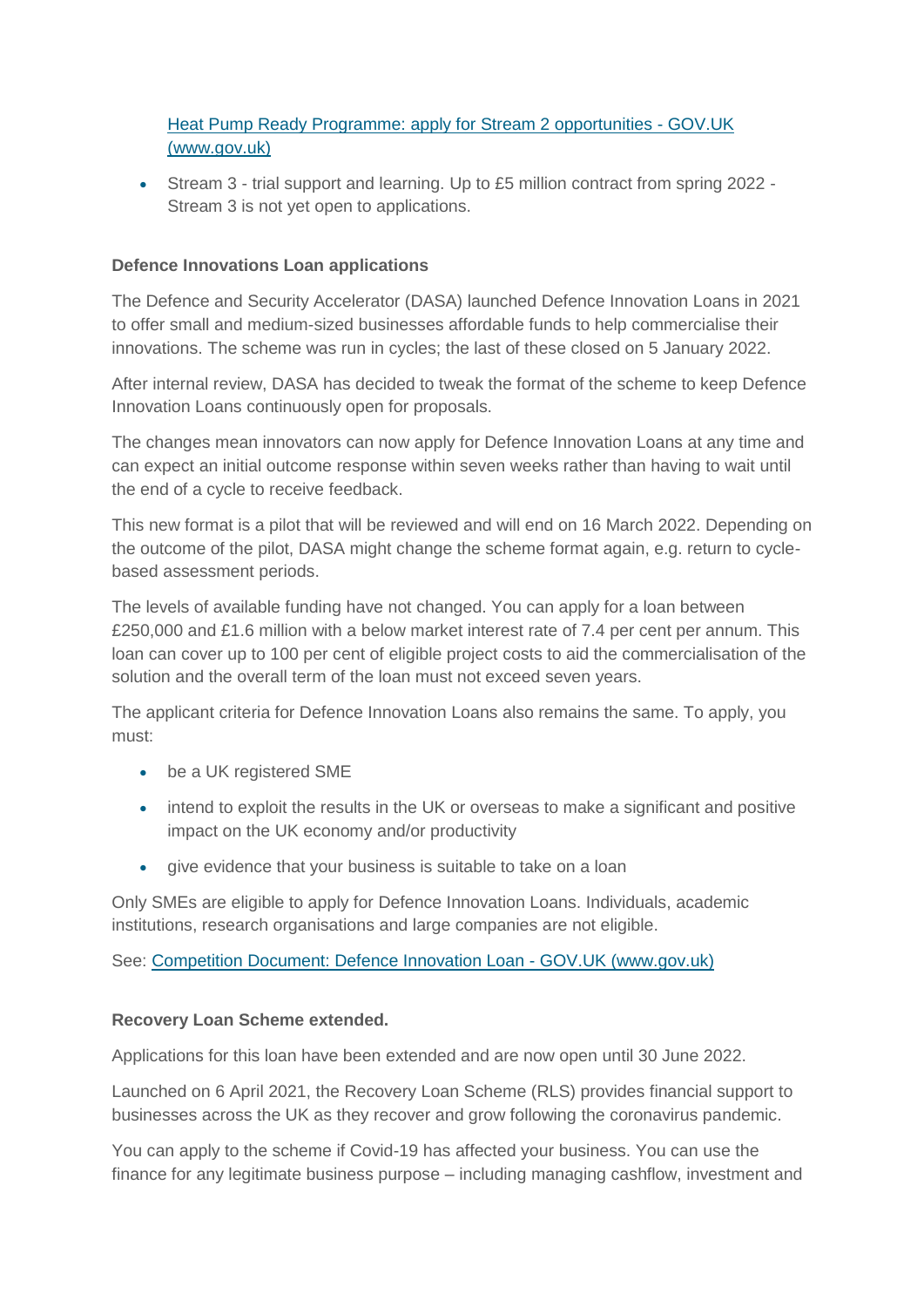growth. However, you must be able to afford to take out additional debt finance for these purposes.

If your business has already borrowed from any of the other coronavirus loan schemes – namely:

- the Bounce Back Loan Scheme (BBLS)
- the Coronavirus Business Interruption Loan Scheme (CBILS)
- the Coronavirus Large Business Interruption Loan Scheme (CLBILS)

RLS is still open to you, although the amount you have borrowed under an existing scheme may in certain circumstances limit the amount you may borrow under RLS.

At Autumn Budget 2021, the government announced that the Recovery Loan Scheme will be extended by six months to 30 June 2022, with the following changes applying from 1 January 2022:

- The scheme will only be open to businesses with a turnover not exceeding £45m per annum
- The maximum amount of finance available will be £2 million per business (maximum amount per Group limited to £6m)
- The quaranteed coverage that the government will provide to lenders will be reduced to 70%

See: Recovery Loan Scheme - [British Business Bank \(british-business-bank.co.uk\)](https://www.british-business-bank.co.uk/ourpartners/recovery-loan-scheme/)

#### **New laws to strengthen national security**

From 4 January 2022, the government is able to scrutinise and intervene in certain acquisitions that could harm the UK's national security.

The National Security and Investment (NSI) Act – the biggest shake-up of the UK's national security regime for 20 years – commenced on the 4 January 2022.

The government is now able to scrutinise and intervene in certain acquisitions made by anyone, including businesses and investors, that could harm the UK's national security.

The government will also be able to impose certain conditions on an acquisition or, if necessary, unwind or block it – although it is expected this will happen rarely and the vast majority of deals will require no intervention and be able to proceed without delay. 

See: [New laws to strengthen national security come into effect -](https://www.gov.uk/government/news/new-laws-to-strengthen-national-security-come-into-effect) GOV.UK (www.gov.uk)

#### **Grant funding and mentoring support for female entrepreneurs**

Techstart Ventures and Women in Business have partnered together to invite females across Northern Ireland, with an innovative business idea, to apply for a grant of up to £35,000 to help kickstart their business.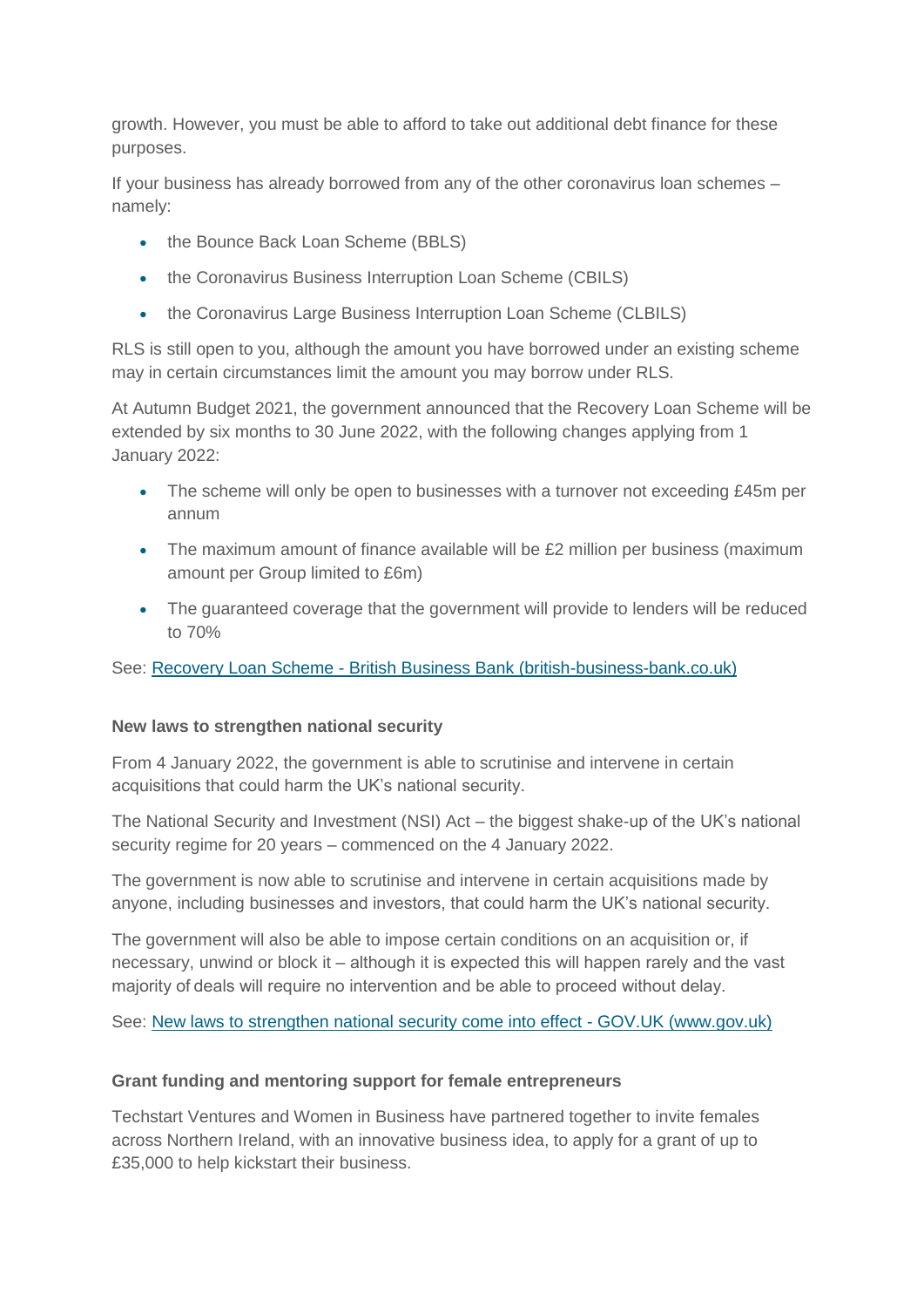Whether you are an individual with an exciting, novel idea or an established business looking to explore a new product or market, you could receive a grant to support your innovation. Successful applicants will also receive a business mentor through the Women in Business mentoring programme.

Eligibility criteria

- Applicants must be a sole trader, partnership or limited company to apply. Applications from community interest companies and social enterprises will not be considered.
- You (i.e. sole trader, partnership, limited company) must have an innovative business idea.
- You must be resident in Northern Ireland, and if the principal applicant is applying through a limited company then the company must be registered in Northern Ireland, with the principal applicant being the majority shareholder in the limited company. (Please note that Techstart may ask for a copy of a recent utility bill for proof of address).
- If you are applying for some of the grant to cover the employment costs of people promoting the project, then the application must be made by a limited company.
- For independent third-party costs, at the application stage, you must identify your proposed supplier. If your proposed supplier has provided you with a quotation, you should append it to your application.
- Successful applicants will be required to provide formal quotations from the proposed suppliers in advance of a letter of offer being issued.
- Up to 30 per cent of the grant awarded is available to cover the employment costs of the people promoting the project with a set daily rate of £200. For such costs to be approved, your application must clearly detail what work will be done during the proof of concept project under these costs and what the output will be. Please note that administration time, project management time and similar overhead activities will not be eligible activities to be covered within employment costs.

See: [Female Founders Funding Opportunity | Techstart Ventures Grants Northern Ireland](https://www.techstartgrants.com/femalefounders)  [\(techstartgrants.com\)](https://www.techstartgrants.com/femalefounders)

# **Free Belfast City Council workshops for local businesses**

Belfast City Council is hosting some free online workshops for Belfast businesses to help them start 2022 on a positive note.

#### Practical Growth Planning for 2022

Learn how to plan practically for your business and acquire the skills and the confidence to develop a sensible 'road-map' for your business for 2022.

Date: Thursday 13 January 2022, 09:30 - 12:30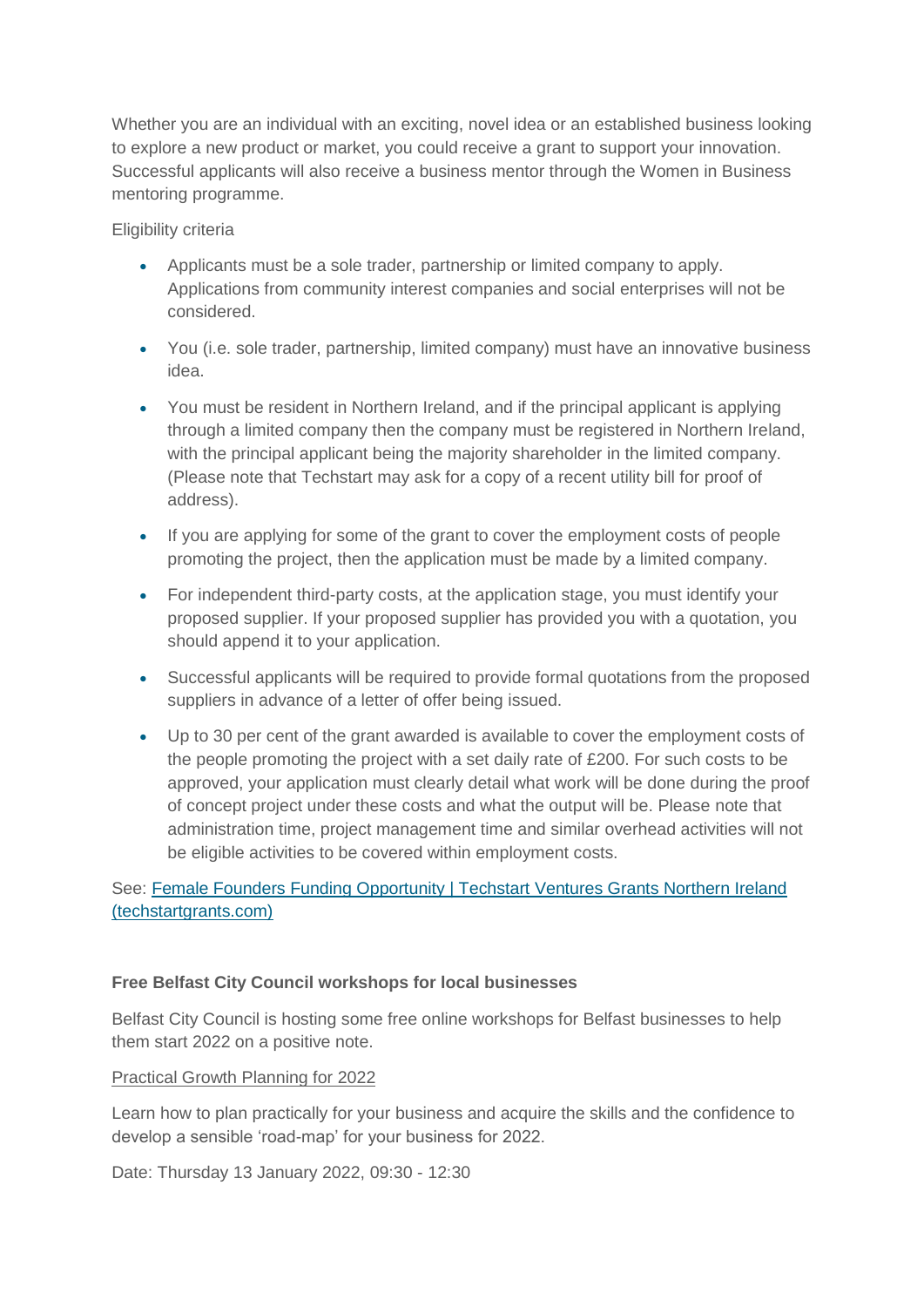## Sources of Support for Belfast Based Businesses Seeking to Innovate

Hear from Invest Northern Ireland, InterTradeIreland, Belfast Met, Catalyst and the Innovation Factory to hear about the free and funded supports they have on offer, whether you are a tech start-up or an established manufacturing business.

Date: Wednesday 19 January 2022, 09:30 - 13:00

#### Introduction to Tendering

During this workshop, you will gain an understanding of the public sector and how it procures and how to identify the right opportunities for your business.

Date: Tuesday 8 February 2022, 09:30 - 12:30

These events are aimed at SMEs, micro enterprises and social enterprises based in the Belfast City Council area and employing fewer than 50 people.

See: [Free Belfast City Council workshops for local businesses \(nibusinessinfo.co.uk\)](https://www.nibusinessinfo.co.uk/content/free-belfast-city-council-workshops-local-businesses)

## **Consultation on Future Agricultural Policy Proposals**

Views are sought on high level policy proposals to achieve the four key outcomes of the Future agricultural Policy Framework Portfolio

The Department for Agriculture, Environment and Rural Affairs (DAERA) has published a Consultation on the Future Agricultural Policy Proposals for Northern Ireland. This emerges from the already published [Future Agricultural Policy Framework Portfolio.](https://www.daera-ni.gov.uk/news/poots-publishes-vision-future-farming-policy-ni) The Framework charts the way forward for a future agricultural policy which better meets Northern Ireland's needs.

DAERA wants to hear your views on the range of associated policy proposals that are being developed to achieve its four key outcomes of:

- increased productivity
- environmental sustainability
- improved resilience
- an effective functioning supply chain

Responses to the consultation will help redefine agricultural policy, and target support to meet local priorities and needs more effectively, to develop a future sustainable agricultural industry.

See: [Consultation on Future Agricultural Policy Proposals for Northern Ireland | Department](https://www.daera-ni.gov.uk/consultations/consultation-future-agricultural-policy-proposals-northern-ireland)  [of Agriculture, Environment and Rural Affairs \(daera-ni.gov.uk\)](https://www.daera-ni.gov.uk/consultations/consultation-future-agricultural-policy-proposals-northern-ireland)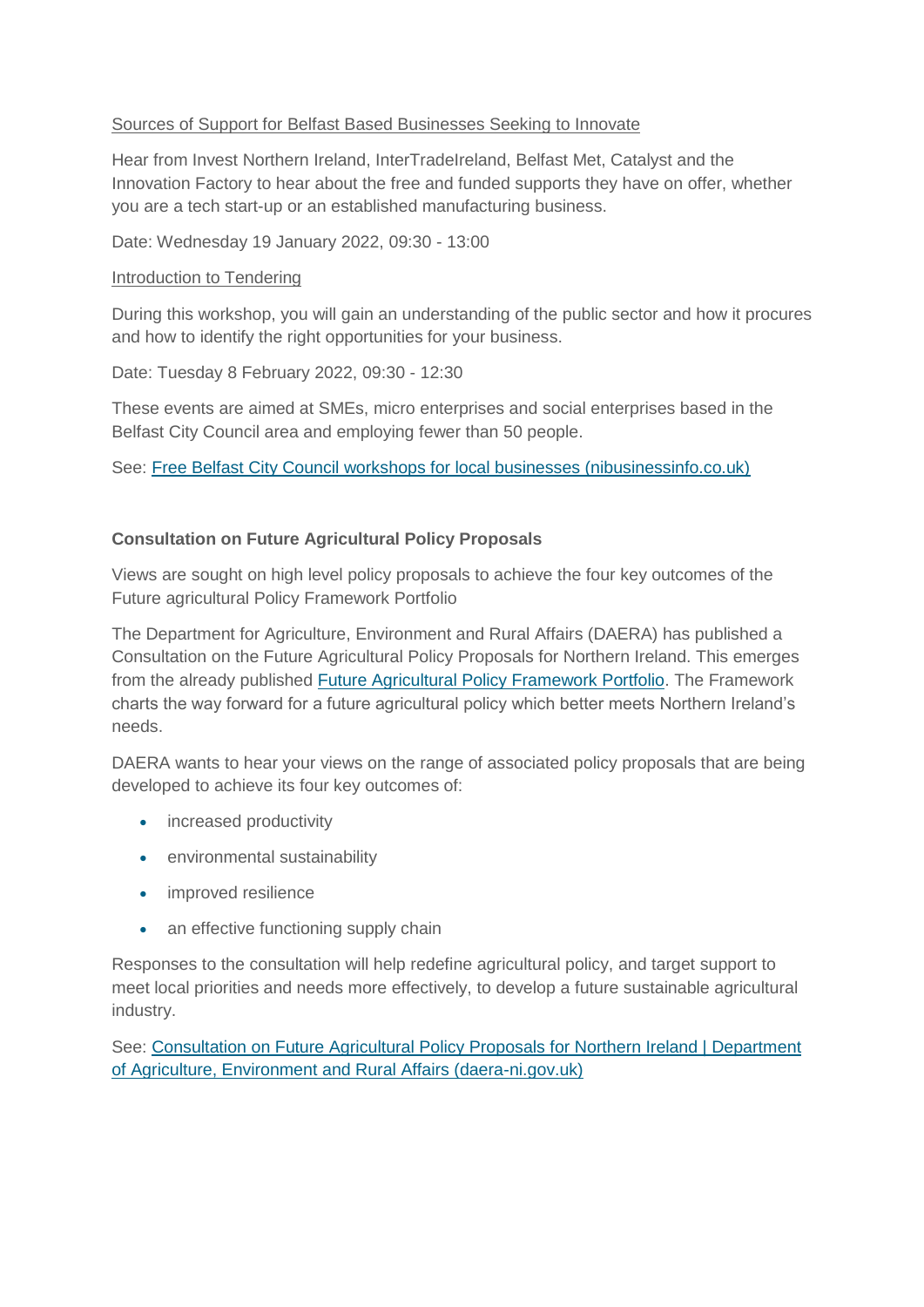# **Coronavirus: Apprenticeship Recovery Package**

The Department for the Economy (DfE) has developed an Apprenticeship Recovery Package for Northern Ireland that will channel financial support to local businesses to help the apprenticeship system respond to the impact of the COVID-19 crisis.

The Apprenticeship Recovery Package includes short term interventions that are targeted to reduce significant longer-term economic impacts. These interventions will reduce unemployment and ensure that employers continue to have access to people with the skills and qualifications needed to maintain productivity, to grow their businesses and to assist in closing the skills gap, ensuring that more people have a pathway to better-paying jobs.

As an employer, you may have had to furlough an apprentice under the terms of the UK Government Coronavirus Job Retention Scheme. DfE will provide incentive payments to help you return your apprentice(s) from furlough, retain them and for successful completion of their apprenticeship.

The total amount payable under the scheme will be a maximum of £3,700 per apprentice with distribution as follows:

- Return £500 per returned furloughed apprentice payable for the first full month of paid apprenticeship between 1 November 2020 and 31 October 2021.
- Retain maximum of £2,000 available: £500 per month for up to 4 consecutive months of paid apprenticeship following the 'return' month between 1 December 2020 and 31 March 2022.
- Result £1,200 for successful completion of all apprenticeship components by a returned furloughed apprentice

This scheme is open to employers participating in the DfE-funded ApprenticeshipsNI or Higher Level Apprenticeship programmes, who return their furloughed apprentices furloughed via the UK Government's Coronavirus Job Retention Scheme to work.

See: [Coronavirus: Apprenticeship Return, Retain and Result Scheme \(nibusinessinfo.co.uk\)](https://www.nibusinessinfo.co.uk/content/coronavirus-apprenticeship-return-retain-and-result-scheme)

# **Energy efficiency business survey**

Invest Northern Ireland is working with the Department for the Economy to undertake a review to understand business needs in relation to energy efficiency.

Energy efficiency is the practice of using less energy to deliver the same amount of useful output, offering a range of economic and environmental benefits such as increased competitiveness through cost and carbon savings.

To inform future policy, Invest NI is keen to understand the adoption of energy efficiency measures by businesses, both past and present, and its requirements for support to implement these measures moving forward.